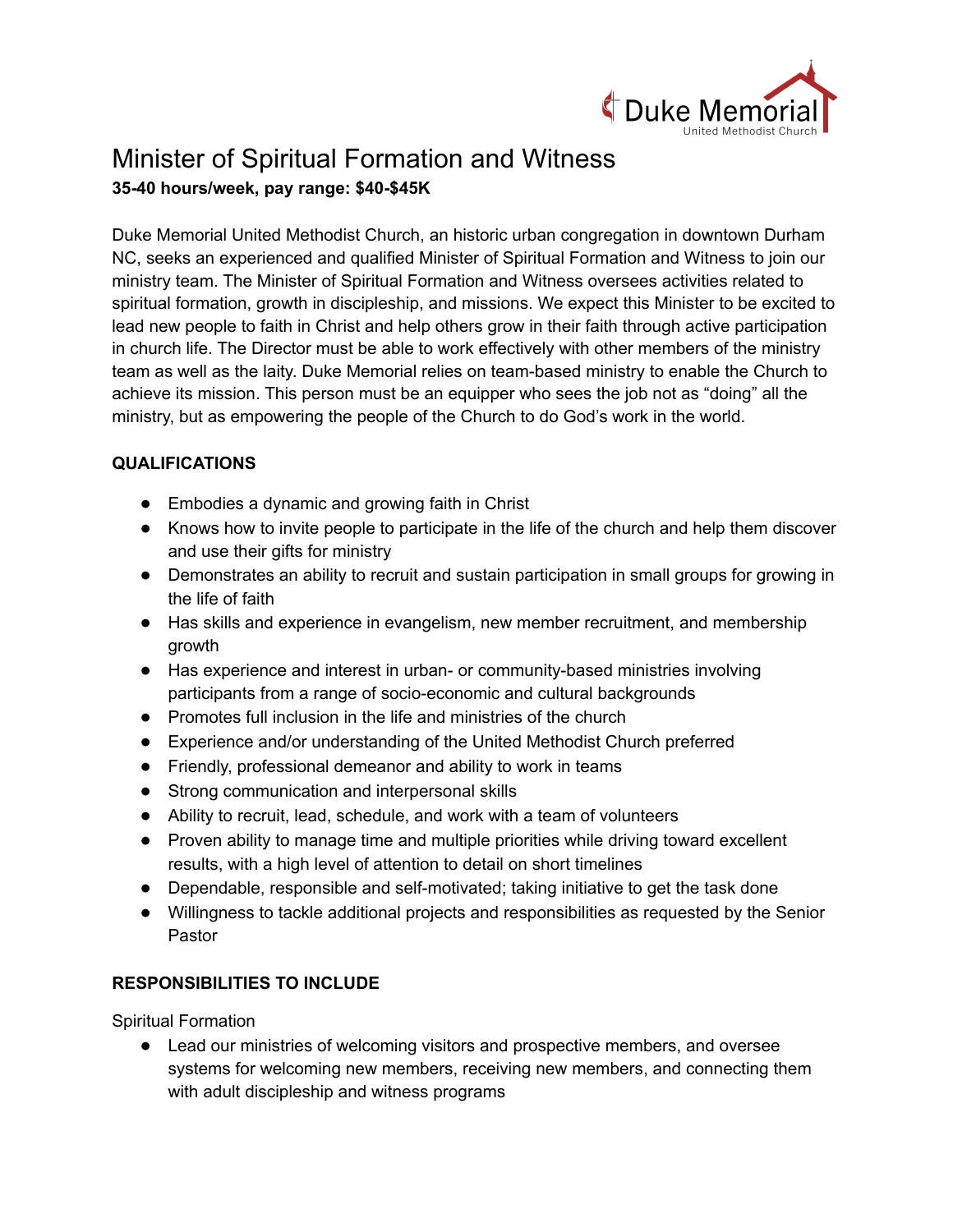- Cultivate Duke Memorial's small group program and promote participation; equip and empower a lay-member team of class leaders; facilitate the startup of new classes; and serve as a curriculum resource for adult classes
- Equip, resource and nourish the Adult Sunday School program and other formation groups such as Disciple Bible Study and Covenant Discipleship Groups
- Nurture participation in spiritual formation and discipleship activities across age groups, including young adults as well as older adults
- Recruit members to participate in hands-on ministries and missions of Duke Memorial

## **Witness**

- Provide educational and formative activities to enable the congregation to grow in the meaning, purpose and method of mission
- Recruit, equip, and resource the Missions Team to provide frequent, regular mission opportunities for adults in Durham on a daily, weekly, monthly or quarterly basis
- Empower and equip lay leaders to promote formative evangelistic activity (including missions and other forms of outreach) within the congregation
- Promote awareness of, and lead engagement with, issues of justice and compassion in Durham
- Be the Duke Memorial program staff focal point for equipping the church to explore and develop new initiatives in mission/service

Other Responsibilities

- Manage budget and finances for ministries relating to adult discipleship and witness
- Participate in worship leadership and preaching, when appropriate
- Be present before and after worship on Sunday services to welcome prospective members and recruit for study and mission programs
- Participate in the creative worship-planning process, staff meetings, and meetings of Church Council and lay committees, as appropriate
- Other duties as assigned

## **EMPLOYMENT STATUS**

- Full-time, exempt position (35-40 hours/week)
- Starting salary: \$40-45K
- Location: Duke Memorial UMC in Durham, NC
- This person reports to the Senior Pastor who does the annual evaluation, and this person collaborates with the Pastor on setting annual ministry goals/outcomes.

Salary and hours will be determined based on experience and qualifications. A successful background check is required for this position prior to hire. To apply, please submit an application along with a cover letter, resume and three professional references at dukememorial.org/employment. No phone calls please.